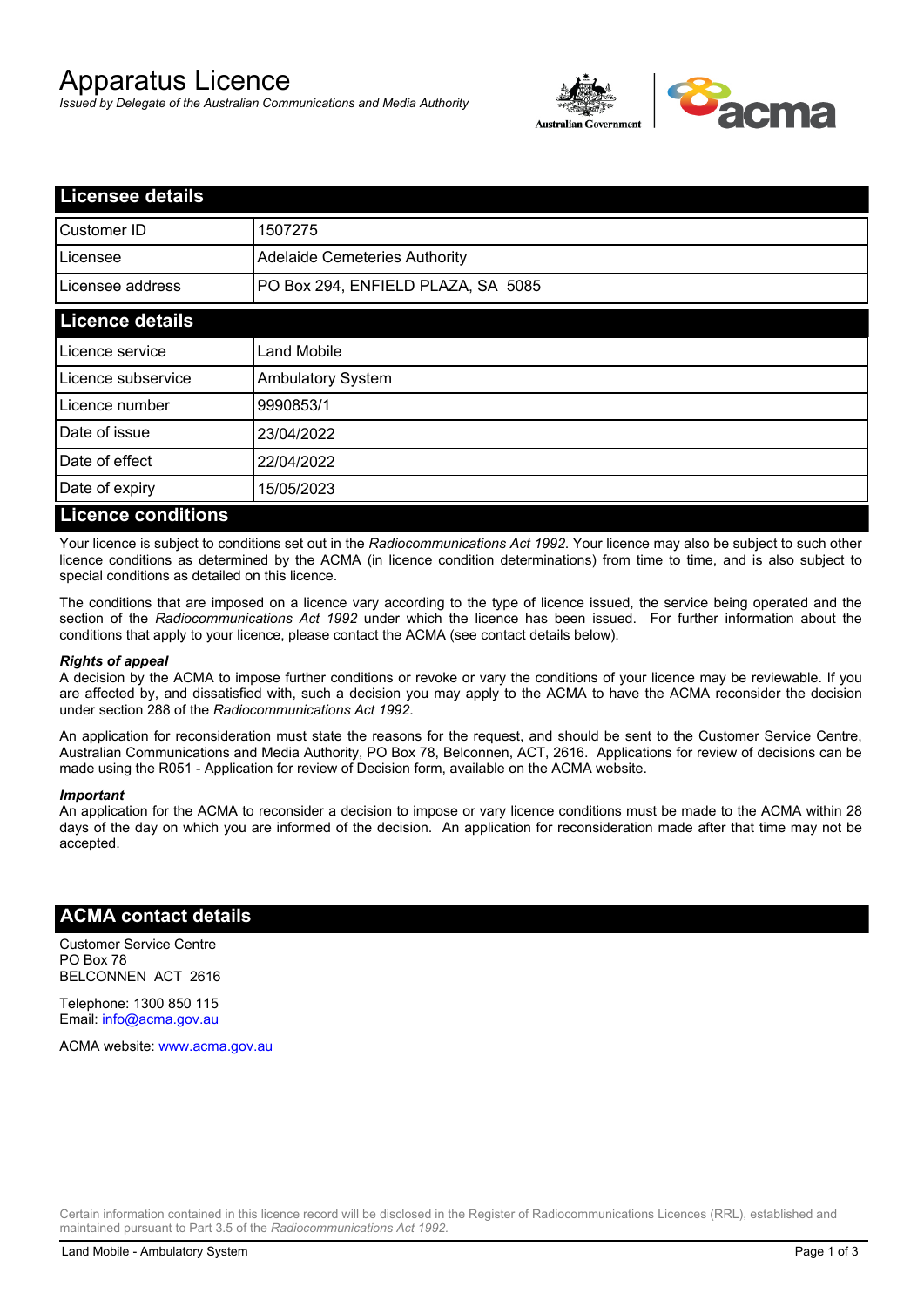## **Advisory Notes applying to licence no.: 9990853/1**

Conditions applicable to the operation of Ambulatory System station(s) authorised under this licence can be found in the Radiocommunications Licence Conditions (Apparatus Licence) Determination and the Radiocommunications Licence Conditions (Land Mobile Licence) Determination. Copies of these determinations are available from the ACMA and from the ACMA home page (www.acma.gov.au).